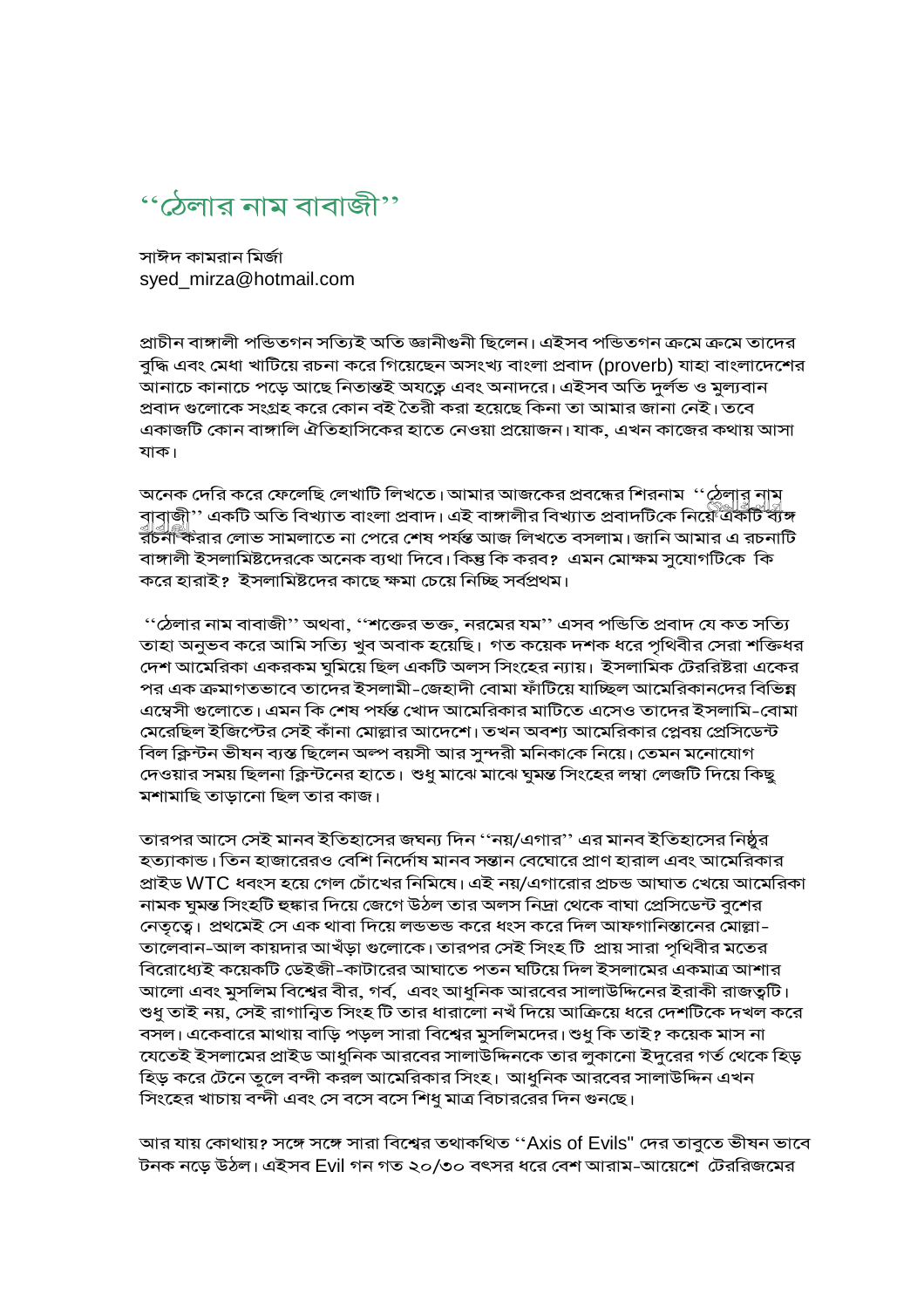খেলা খেলে যাচ্ছিল। লিবিয়ার একনায়ক গাদ্দাফী গত ৩০ বৎসর ধরেই বহু আকাম-কুকামের গার্জেন ছিলেন এবং বিলিয়ন বিলিয়ন ডলার খরচ করেছেন পশ্চিমাদের মাথার উপর বোমা ফাঁঠানোর খেলায়। সারা পৃথিবীর সকল কুষ্মান্ডদেরকে তার দেশে স্থান দেওয়াই ছিল গাদ্দাফীর এক চরম নেশা। বাঙ্গালী জাতির পিতা শেখ মুজিবের হত্যাকারীদেরকেও এই গাদ্দাফী জামাই আদরে তার দেশে জায়গা দিয়েছিল। তা'ছাড়া সারা বিশ্বের টেররিষ্টদের পৃষ্টপোষকতা করাই ছিল তার নেশা। সে তো আজ ইতিহাস।

ঐদিকে ইরান গত ২৫/৩০ বৎসরে কয়েক মিলিয়ন টাইমস আমেরিকাকে "Great Satan" খেতাবে ভুষিত করেছে, হামাস নামক জেহাদী টেররিষ্ট ফ্রন্ট তৈরী করে হাজার হাজার ইসলামী বোমা ফাটিয়েছে পশ্চিমা কাফেরদেরকে সায়েস্থা করার জন্য, এবং ইসলামী জেহাদী-জোঁশে উজ্জীবিত হয়ে পাকিস্তান থেকে আনবিক বোমার কৌশল সংগ্রহ করেছে। আর ইসলামের গার্জেন সৌদি আরব গত ৫০ বৎসরে পেট্র-ডলারের গরমে সারা মুসলিম বিশ্বে এবং অমুসলিম কাফেরের দেশে হাজার হাজার টেররিষ্ট ফেক্টরী অর্থাৎ মাদ্রাসা-মসজিদ স্থাপন করে যাচ্ছিল সারা পৃথিবীকে ইসলামী সুরায় বেহুশ করার পবিত্র ইচ্ছায়। বলতে গেলে সারা বিশ্বে টেররিজমের ফেক্টরী তৈরিতে সৌদীদের কোন জুড়ি ছিল না।

কিন্তু বাদ সাদল বেটা ওসামা-বিন লাদেন। তার বোকামিতে ইসলামিষ্টদের সকল ষড়যন্ত্র বেস্তে গেল। সে তার ইসলামি স্বপ্নে বিভোর হয়ে ঘটালো একবিংশ শতাব্দীর সবচেয়ে জঘন্যতম কান্ড। আর যায় কোথায়। ঘুমন্ত আমেরিকার সিংহ জেগে উঠল এক লাফ দিয়ে। যেই না বেটা বুশ (*আমেরিকার পাগলা সিংহ)* দুই দুই থাবায় মাত্র দু'টি দুষ্টু ইসলামি দেশ দখল<br>করেছে=তীরপরই দেখী গৈল সব ইসলামী জোঁশ একেবারে চুপশে গেছে। এরা অবশেষে দেখতে পেল যে আমেরিকার সেই শান্তশিষ্ট লেজ বিশিষ্ট সিংহটি একলাফে জেগে উঠেছে এবং বেটা কাফের পাগলা বুশ আসলেই means business, এবং এই বেটাকে বিশ্বাস করা যায় না কখন কি করে বসে। তাইত আজ সব **Axis of Evils** একেবারে ভদ্রলোক বনে গেছে।

প্রথমে লিবিয়ার মুসলিম বীর গাদ্দাফীর কথাই বলা যাক। গাদ্দাফী তার কাঁন ধরে ও নাখে ক্ষত দিয়ে তিন তিন বার তোবা করেছে আর দুষ্টুমি নয়; এবার সে একজন ভদ্রলোক সেজে সভ্য দুনিয়ার ক্যাম্পে স্থান পেতে চায়। সে লকার্বিতে আমেরিকান বিমান ধ্বংসের দোষ অকপটে স্বীকার করে নিয়ে আমেরিকাকে প্রায় <u>তিন বিলিয়ন ডলার দিয়েছে,</u> ১৯৯৮ শনে ফ্রান্সের বিমান<br>ধ্বংসের জন্য ১৭০ মিলিয়ন ডলার দিয়েছে, তার দেশে যত unconventional অস্ত্রের ফেক্টরি বন্ধ করে দিয়েছে এবং গাদ্দাফী আমেরিকার সকল দাবি মেনে নিয়ে একপায়ে দাড়িয়ে রয়েছে বন্ধুত্ব করার জন্য। গাদ্দাফী ইটালির প্রধান মন্ত্রীকে টেলিফোন করে বলেছে, *''আমেরিকা যাহা বলবে*<br>সামানী কর্মপ্রাপ্ত কর্মপ্রাপ্ত কর্মপ্রাপ্ত কর্মপ্রাপ্ত কর্মপ্রাপ্ত কর্মপ্রাপ্ত কর্মপ্রাপ্ত কর্মপ্রাপ্ত আমি তাহাই করতে রাজি আছি, কারণ আমি ভাল ভাবেই দেখেছি ইয়াকৈ কি যুঁচেইই। আমি<br>বৃঙ্কি ভয় দৈয়োছ?" ( লভন ভেইলী ঢৌলগ্রীফ অনুযায়ী)। গাদাফী আরও একটি মহান কাজ?<br>করেছে। সে ইরনি, সিরিয়া এবং নর্থ কোরিয়াকে ভাল মানুষ সাজার জন্য উপদে আশ্চর্য গুণ সেই বাঙ্গালী প্রবাদ ''ঠেলার নাম বাবাজীর''???<br>জ<u>্ঞা বাবা ব্রাঞ্জারী নাম</u>

আর টেররিজমের আসল জন্মদাতা সৌদী আরব তো একেবারে সুবোধ বালক সেজে বার বার প্রলাপ বকছে, ''*ঠাকুর ঘূরে কে রে? জি আমি কলা খাই না*'' এর মত নিজেকে নির্দোষ দাবী<br>করে আমেরিকারণমীড়িয়াতে প্রপাগাঁ<del>ঙা ওরু করেছে</del> এবং নিজের দেশে পালটা জেহাদিদেরকে বেঘোরে পাকড়াও করা শুরু করেছে। আর বার বার প্রতিজ্ঞা করছে–''আমরা আমেরিকার সঙ্গে আছি, আমরাও জেহাদী-মোল্লাদের কে দেশ থেকে পাকড়াও করে ধ্বংস করে দেব। কি অবাক কান্ড? ঠেলার কত মোজেজা!

সয়তান'' বলা চিরতরে বন্ধ করে কান ধরে কেবলই তোবা করেছে এবং সে 'তান্ত্রিকিন্তু দা গ্রেট<br>গ্রন্থাতাতা<sub>ঃ</sub>